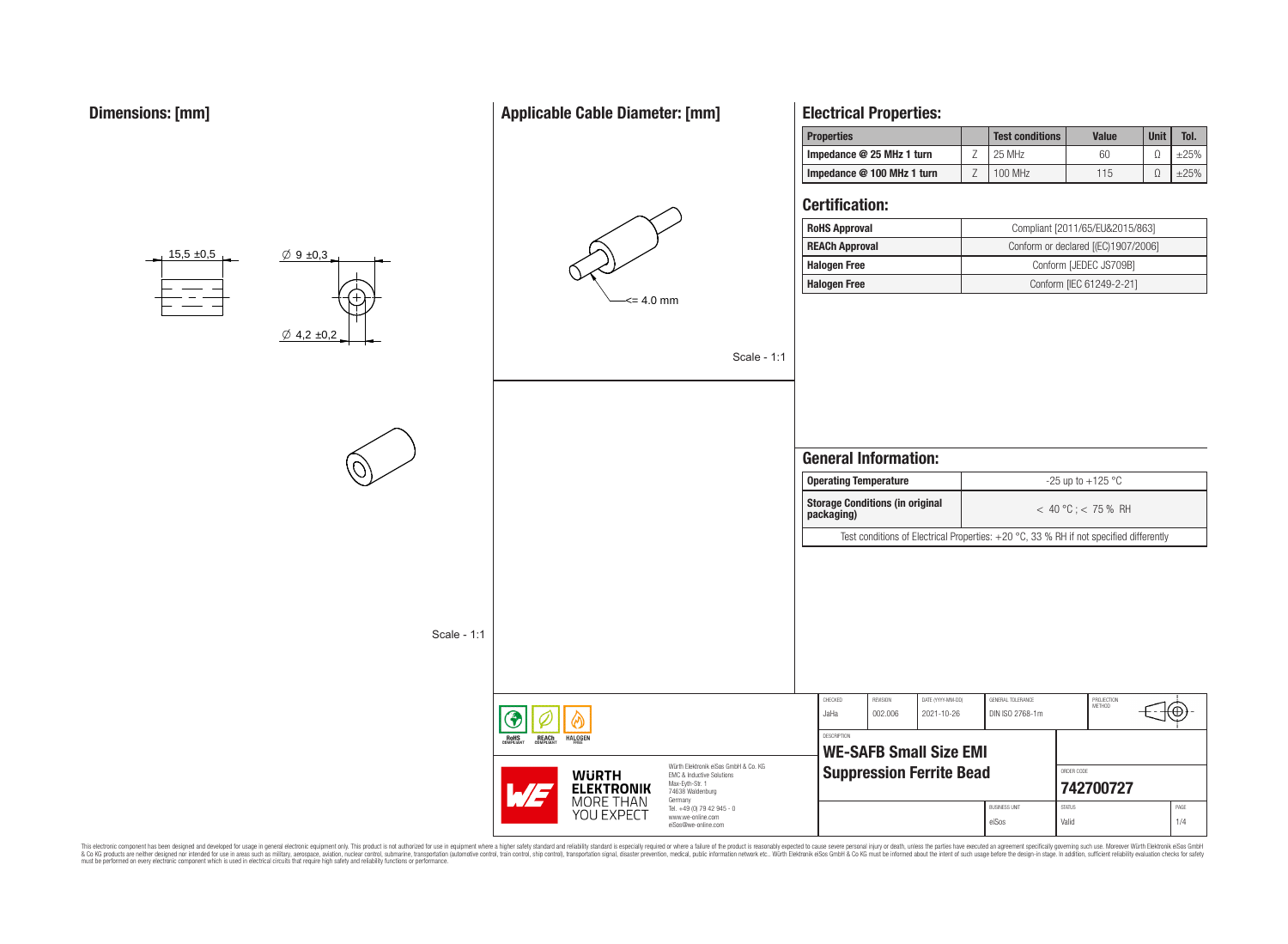## **General Properties:**

| <b>Properties</b>           |     | <b>Value</b> | <b>Unit</b>    | Tol. |  |  |  |
|-----------------------------|-----|--------------|----------------|------|--|--|--|
| <b>Cable Diameter Max.</b>  |     | 4            | mm             |      |  |  |  |
| <b>Material</b>             |     | 7 W 700      |                |      |  |  |  |
| <b>Initial Permeability</b> | μ,  | 700          |                | typ. |  |  |  |
| <b>Curie Temperature</b>    | ۱c, | 140          | $\circ$ $\cap$ | typ. |  |  |  |
| <b>Test Cable</b>           |     | AWG26        |                |      |  |  |  |
| <b>Test Cable Length</b>    |     | 165          | mm             |      |  |  |  |

**Typical Impedance Characteristics:**



This electronic component has been designed and developed for usage in general electronic equipment only. This product is not authorized for subserved requipment where a higher selection equipment where a higher selection

 $\circledast$ **ROHS**<br>COMPLIANT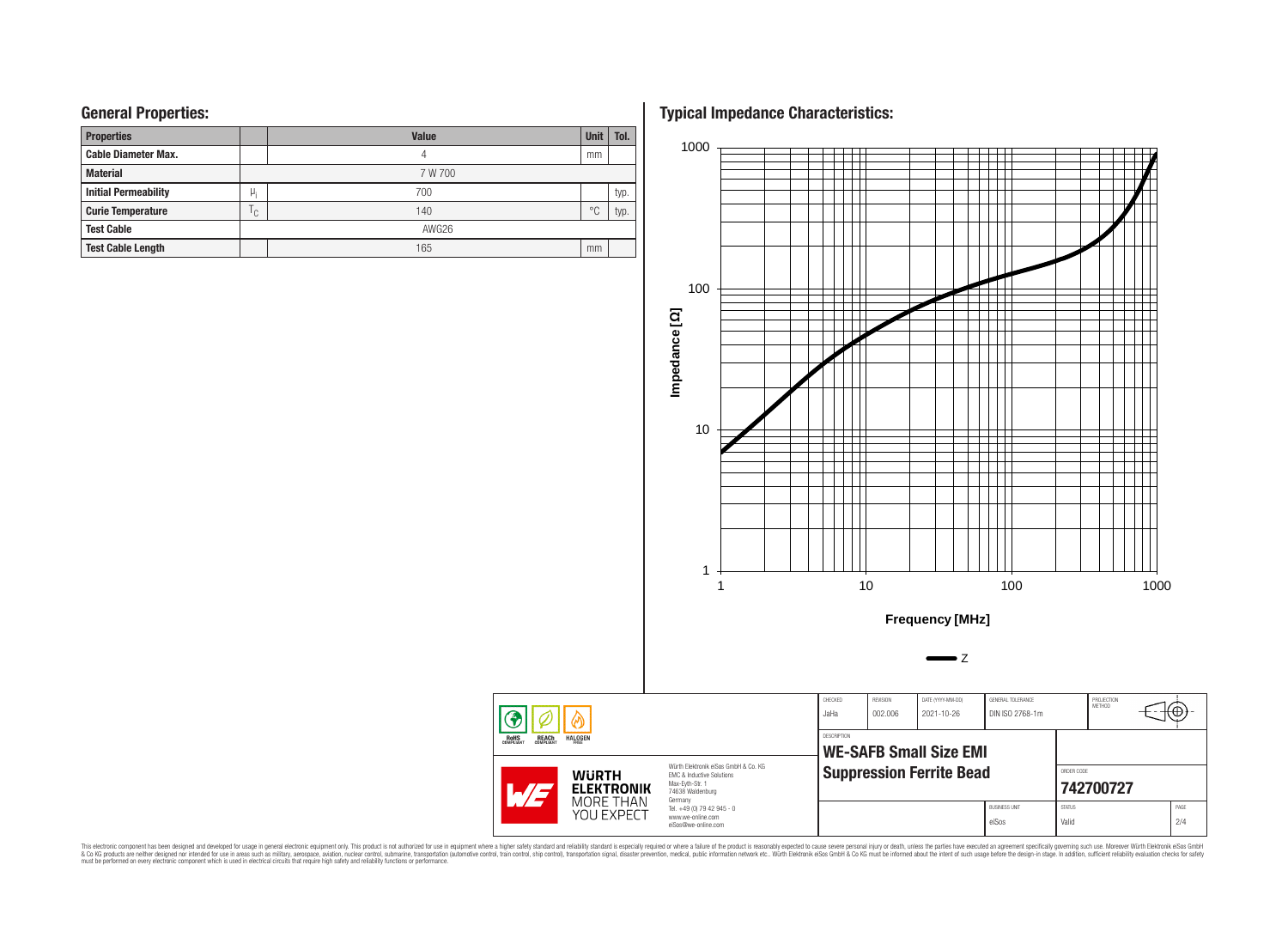# **Cautions and Warnings:**

## **The following conditions apply to all goods within the product series of WE-SAFB ofWürth Elektronik eiSos GmbH & Co. KG:**

#### **General:**

- This electronic component is designed and manufactured for use in general electronic equipment.
- Würth Elektronik must be asked for written approval (following the PPAP procedure) before incorporating the components into any equipment in fields such as military, aerospace, aviation, nuclear control, submarine, transportation (automotive control, train control, ship control), transportation signal, disaster prevention, medical, public information network, etc. where higher safety and reliability are especially required and/or if there is the possibility of direct damage or human injury.
- Electronic components that will be used in safety-critical or high-reliability applications, should be pre-evaluated by the customer.
- The component is designed and manufactured to be used within the datasheet specified values. If the usage and operation conditions specified in the datasheet are not met, the wire insulation may be damaged or dissolved.
- Do not drop or impact the components, the component may be damaged
- Würth Elektronik products are qualified according to international standards, which are listed in each product reliability report. Würth Elektronik does not warrant any customer qualified product characteristics beyond Würth Elektroniks' specifications, for its validity and sustainability over time.
- The responsibility for the applicability of the customer specific products and use in a particular customer design is always within the authority of the customer. All technical specifications for standard products also apply to customer specific products.

### **Product specific:**

Cleaning and Washing:

• Washing agents used during the production to clean the customer application might damage or change the characteristics of the component. Washing agents may have a negative effect on the long-term functionality of the product.

### **Potting:**

• If the product is potted in the customer application, the potting material might shrink or expand during and after hardening. Shrinking could lead to an incomplete seal, allowing contaminants into the core. Expansion could damage the components.. We recommend a manual inspection after potting to avoid these effects.

#### Storage Conditions:

• A storage of Würth Elektronik products for longer than 12 months is not recommended. The material characteristics of the electronic components form a limiting factor for the storage stability. Therefore, all products shall be used within the period of 12 months based on the day of shipment.

- Do not expose the components to direct sunlight.
- The storage conditions in the original packaging are defined according to DIN EN 61760-2.
- The storage conditions stated in the original packaging apply to the storage time and not to the transportation time of the components.

### **Packaging:**

• The packaging specifications apply only to purchase orders comprising whole packaging units. If the ordered quantity exceeds or is lower than the specified packaging unit, packaging in accordance with the packaging specifications cannot be ensured.

#### Handling:

- Violation of the technical product specifications such as exceeding the maximum outer diameter of the cable will void the warranty.
- The usage in an acid as well as salty environment can be the reason for oxide (rust) on the surface of the ferrite body, damage or changes of the material characteristics. The acid or salty environment may have a negative effect on the long-term function of the product.
- If a component is pre-assembled with an adhesive tape, the adhesive duration and operating temperature cannot be guaranteed. This depends on the surface where the component will be mounted on. It also depends on the environmental conditions the component is exposed to. The customer has to evaluate this for his specific application.
- The temperature rise of the component must be taken into consideration. The operating temperature is comprised of ambient temperature and temperature rise of the component.The operating temperature of the component shall not exceed the maximum temperature specified.

These cautions and warnings comply with the state of the scientific and technical knowledge and are believed to be accurate and reliable. However, no responsibility is assumed for inaccuracies or incompleteness.

| <b>REACH</b><br>COMPLIANT<br><b>HALOGEN</b><br>ROHS<br>COMPLIANT |  | CHECKED<br>JaHa                                                                                                                                                                                          | REVISION<br>002.006             | DATE (YYYY-MM-DD)<br>2021-10-26 | GENERAL TOLERANCE<br>DIN ISO 2768-1m |                        | PROJECTION<br><b>METHOD</b> |  | tΨ.         |
|------------------------------------------------------------------|--|----------------------------------------------------------------------------------------------------------------------------------------------------------------------------------------------------------|---------------------------------|---------------------------------|--------------------------------------|------------------------|-----------------------------|--|-------------|
|                                                                  |  | <b>DESCRIPTION</b><br><b>WE-SAFB Small Size EMI</b>                                                                                                                                                      |                                 |                                 |                                      |                        |                             |  |             |
| <b>WURTH</b><br><b>ELEKTRONIK</b><br><b>ATT</b>                  |  | Würth Elektronik eiSos GmbH & Co. KG<br><b>EMC &amp; Inductive Solutions</b><br>Max-Evth-Str. 1<br>74638 Waldenburg<br>Germany<br>Tel. +49 (0) 79 42 945 - 0<br>www.we-online.com<br>eiSos@we-online.com | <b>Suppression Ferrite Bead</b> |                                 |                                      |                        | ORDER CODE<br>742700727     |  |             |
| MORE THAN<br>YOU EXPECT                                          |  |                                                                                                                                                                                                          |                                 |                                 | <b>BUSINESS UNIT</b><br>eiSos        | <b>STATUS</b><br>Valid |                             |  | PAGE<br>3/4 |

This electronic component has been designed and developed for usage in general electronic equipment only. This product is not authorized for use in equipment where a higher safety standard and reliability standard si espec & Ook product a label and the membed of the seasuch as marked and as which such a membed and the such assume that income in the seasuch and the simulation and the such assume that include to the such a membed and the such